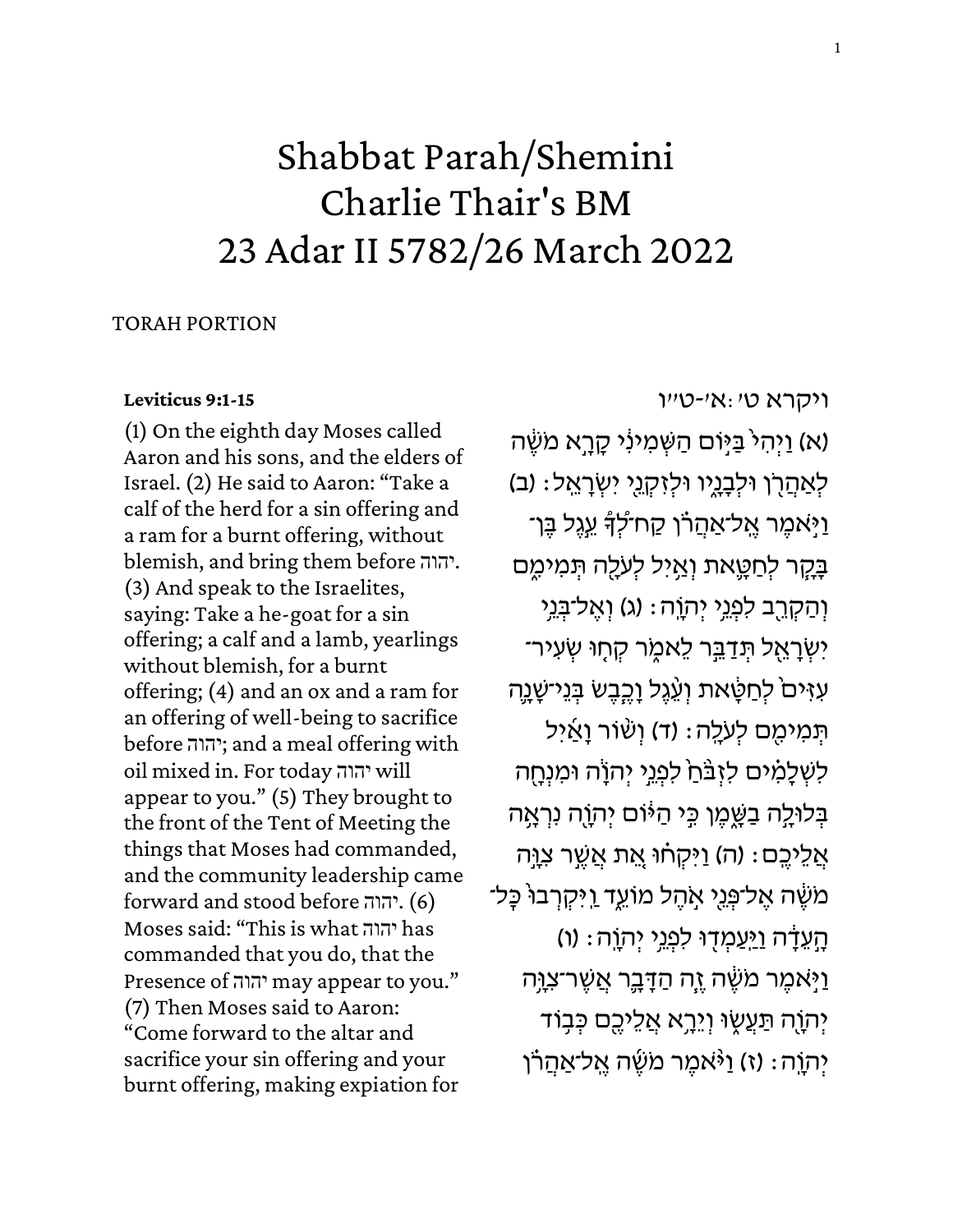yourself and for the people; and sacrifice the people's offering and make expiation for them, as יהוה has commanded." (8) Aaron came forward to the altar and slaughtered his calf of sin offering. (9) Aaron's sons brought the blood to him; he dipped his finger in the blood and put it on the horns of the altar; and he poured out the rest of the blood at the base of the altar. (10) The fat, the kidneys, and the protuberance of the liver from the sin offering he turned into smoke on the altar—as יהוה had commanded Moses; (11) and the flesh and the skin were consumed in fire outside the camp. (12) Then he slaughtered the burnt offering. Aaron's sons passed the blood to him, and he dashed it against all sides of the altar. (13) They passed the burnt offering to him in sections, as well as the head, and he turned it into smoke on the altar. (14) He washed the entrails and the legs, and turned them into smoke on the altar with the burnt offering. (15) Next he brought forward the people's offering. He took the goat for the people's sin offering, and slaughtered it, and presented it as a sin offering like the previous one.

קְרָב אֶל־הַמִּזְבֵּׂהַ וַעֲשֵׂה אֶת־חַטָּאתְדָּ וְאֶת־עַּלְתֶד וְכַפֵּר <u>בִּעַדְ</u>דָּ וּבְעַד הָעֶם ֿוַעֲשֵׂה אֶת־קָרְבַּן הָעָם<sup>י</sup> וְכַפֵּר בַּעֲדָם ַכּאֲשֶׁר צִוָּה יְהֹוֶה: (ח) וַיִּקְרַב אַהֲרָן ּאֶל־הַמִּזְבֵּחַ וַיִּשְְׁחֵֵט אֶת־עֵנֶל ֿהַחַטָּאת אֲשֶׁר־לִו: (ט) וַ<u>ֿי</u>ּקְרָ֫בוּ בְּנֵי ֹאַהֲרָׂן אֶת־הַדָּם אֵלָיוֹ וַיִּטְבָּל אֶצְבָּעוֹ ַבְּדָּם וַיִּתֵּן עַל־קַרִנְוֹת הַמְּזָבֱחַ וְאֵת־ ֿהַדָּם יָצַק אֶל־יְסֻוֹד הַמִּזְבֵּחַ: (י) וְאֵת־הַחֵׁלֵב וְאֵת־הַכְּלָיֹת וְאֵת־ ֿהַיֹּתֶרֶת מִן־הַכָּבֵד מִן־הַחַטָּאת הִקְטִיר הַמִּזְבֵּחָה כַּאֲשֱר צִוָּה יִהְוֶה ֹאֶת־מֹשֶׁה: (יא) וְאֶת־הַבָּשֶׂר וְאֶת־ ֿהָעֶוֹר שָׂרַף בָּאֵשׁ מִחָוּץ <u>לִמַּחֲנ</u>ֶה: (יב) ַוַּיִּשְׁחַט אֶת־הָעֹלֶה <u>ו</u>ַיַּמְצִ֫אוּ בְּנֵ( אַהֲלָן אֵלָיוֹ אֶת־הַדָּם וַיִּזְרְקֵהוּ עַל־הַמִּזְבֵּחַ ּ סָבְיב: (יג) וְאֵת־הָעֹלָה הִמְצִיאוּ אֵלֶיו לִנְתָחֶיהָ וְאֶת־הָרָאשׁ וַיַּקְטֵר ַעֲל־הַמִּזְבֵּחַ: (יד) וַיִּרְחֵץ אֶת־הַקֶּזֶרֶב וְאֶת־הַכְּרָעֳיִם וַיַּקְטֵר עַל־הָעֹ<u>ל</u>ֶה הַמִּזְבֵּחָה: (טו) <u>וַיַּקְר</u>ֶ֫ב אֶת קָרְבַּן ֿהָעֶם וַיִּקַּׂח אֶת־שְׂעִיר הַחַטָּאת אֲשֶׁר ָלָעָׁם וַיִּשְׁחָמֵ<sub>ֶ</sub>הוּ וַיְחַטְאֵהוּ כָּרִאשְׁוֹן: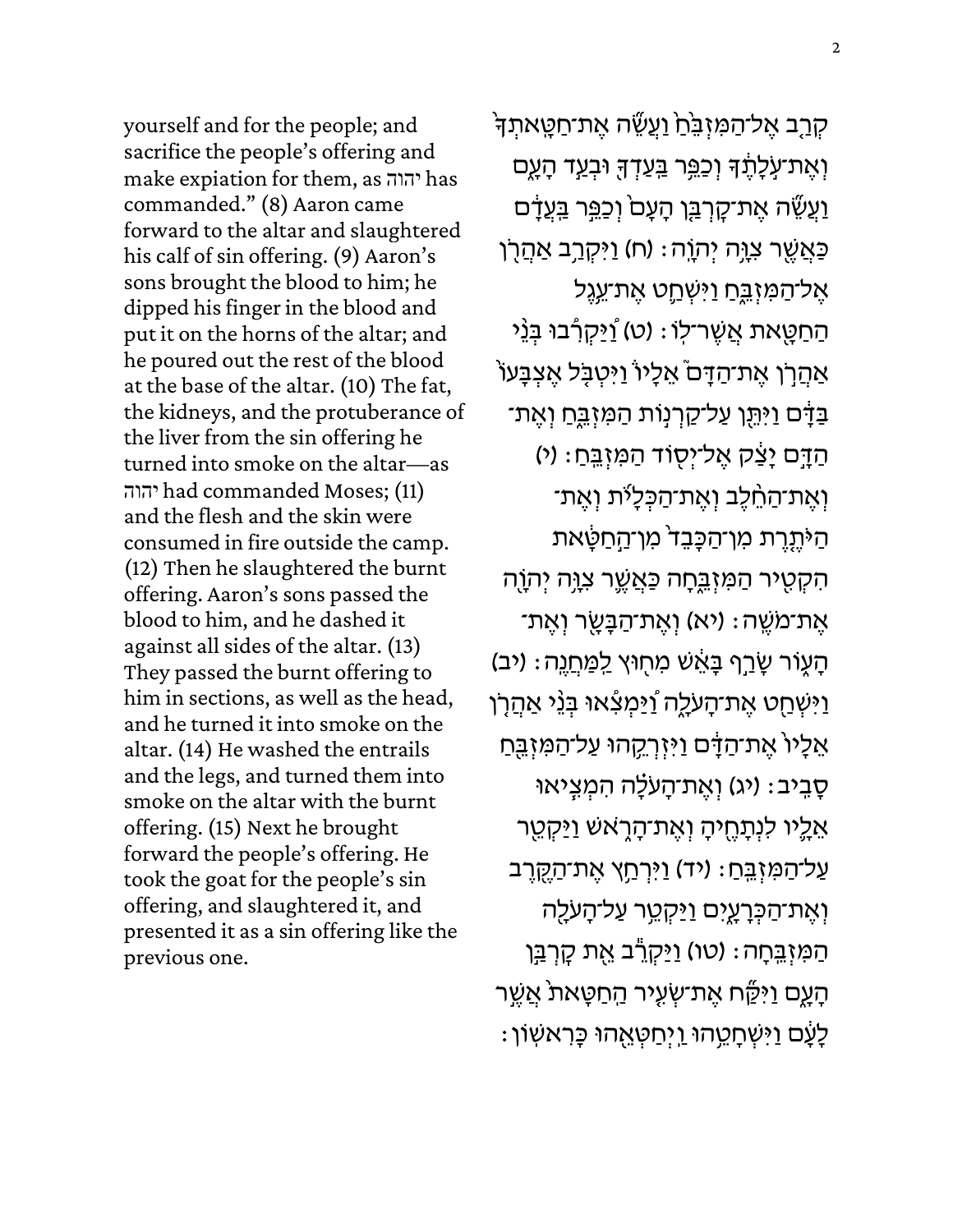#### MAFTIR

#### **[Leviticus 11:45-47](https://www.sefaria.org/Leviticus.11.45-47)**

(45) For I יהוה am the One who brought you up from the land of Egypt to be your God: you shall be holy, for I am holy. (46) These are the instructions concerning animals, birds, all living creatures that move in water, and all creatures that swarm on earth, (47) for distinguishing between the impure and the pure, between the living things that may be eaten and the living things that may not be eaten.

[ויקרא](https://www.sefaria.org/Leviticus.11.45-47) [י״א:מ״ה-מ״ז](https://www.sefaria.org/Leviticus.11.45-47) (מה) כִּי | אֲנִי יְהוָׂה הַמַּעֲלֶה אֶתְכֶם מֵאֶרֶץ מִצְרַ֫יִם לִהְיָת לָכֶם לֵאלהֶים ּוֹהְיִיתֶם קְדֹשִׁים כִּי קָדָוֹשׁ אֲנִי: (מו) זָאת תּוֹרֵת הַבְּהֵמָה<sup>י</sup> וְהָעוֹף וְכֹל<sup>י</sup>גֵפֶשׁ ּהַחַיָּה הָרֹמֵשֶׁת בַּמֲיִם וּלִכָּל־נֵפֵשׁ ּהַשֹּׁרֶצֶת עַל־הָאֶרֶץ: (מז) לְהַבְדִּיל בִּין הַטָּמֵא וּבֵין הַטָּהָר וּבֵין הַחַיָּה ַהֲנֵאֵבֶּ֫לֵת וּבֵין הַחַיָּה אֲשֶׁר לְא  ${ 2 }$ תֵאֲכֵל:  ${ 0 }$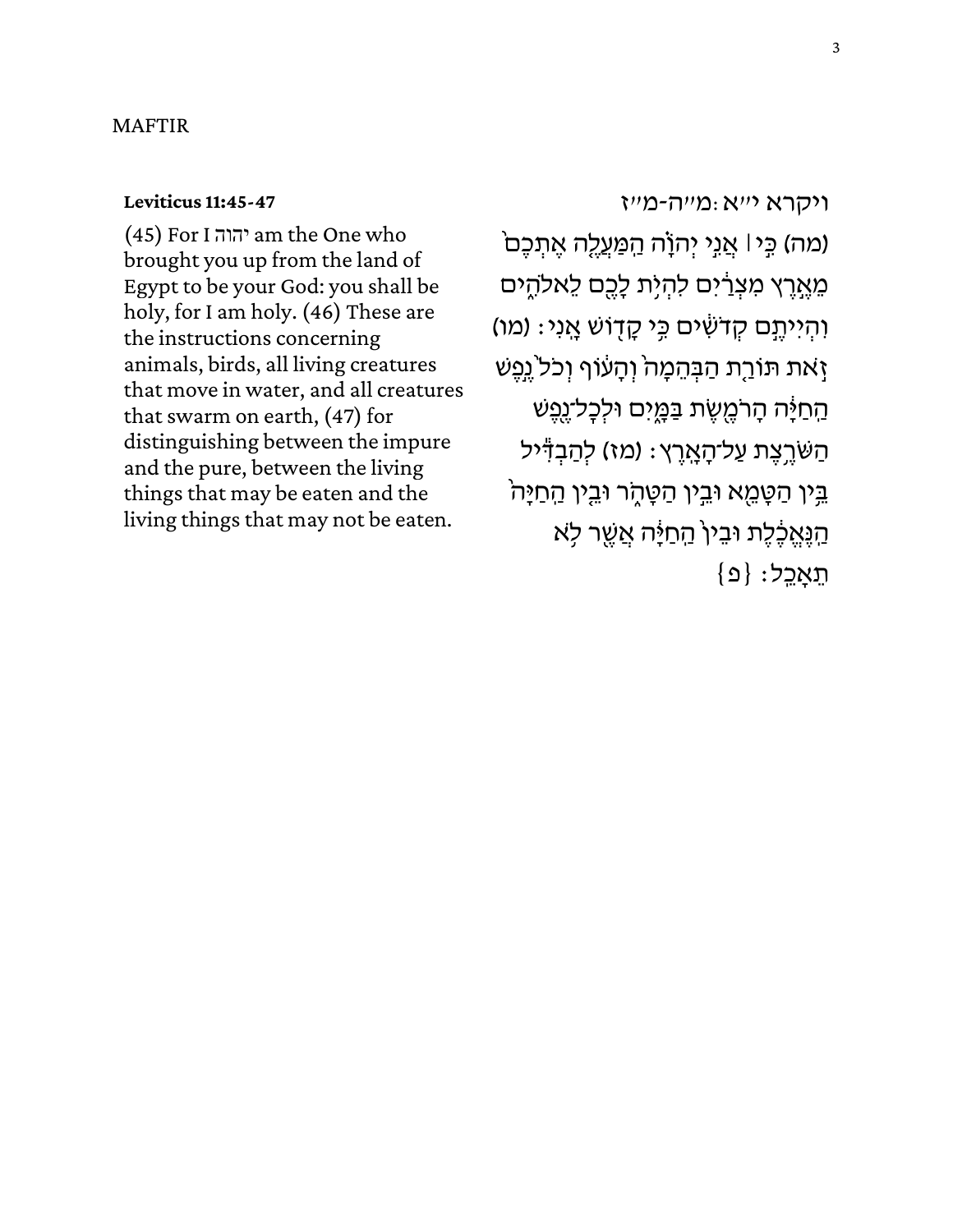#### **[Numbers 19:1-10](https://www.sefaria.org/Numbers.19.1-10)**

(1) יהוהspoke to Moses and Aaron, saying: (2) This is the ritual law that יהוה has commanded: Instruct the Israelite people to bring you a red cow without blemish, in which there is no defect and on which no yoke has been laid. (3) You shall give it to Eleazar the priest. It shall be taken outside the camp and slaughtered in his presence. (4) Eleazar the priest shall take some of its blood with his finger and sprinkle it seven times toward the front of the Tent of Meeting. (5) The cow shall be burned in his sight—its hide, flesh, and blood shall be burned, its dung included— (6) and the priest shall take cedar wood, hyssop, and crimson stuff, and throw them into the fire consuming the cow. (7) The priest shall wash his garments and bathe his body in water; after that the priest may reenter the camp, but he shall be impure until evening. (8) The one who performed the burning shall also wash those garments in water, bathe in water, and be impure until evening. (9) Another party who is pure shall gather up the ashes of the cow and deposit them outside the camp in a pure place, to be kept for water of lustration for the Israelite community. It is for purgation. (10)

[במדבר](https://www.sefaria.org/Numbers.19.1-10) [י״ט:א׳-י׳](https://www.sefaria.org/Numbers.19.1-10)

(א) וַיְדַבֵּר יְהֹוָׂה אֶל־מֹשֶׁה וְאֱל־אַהֲרָן לֵאמִר: (ב) זָאת חֻקַּת הַתּוֹרָה אֲשֶר־ צִוָּה יְהָוֶה לֵאמֶר דַּבֵּר l אֶל־בְּנֵי יִשְׂרָאֵ֫ל וְיִקְחָוּ אֵלֶּיךָ בָּרָה אֲדֻמָּ֫ה ֿ תְּמִיכָּׂוּה אֲשֶׁר אֵין־בָּה מִׁוּם אֲשֱר לֹא ּעֲלֶה עָלֵיהָ עְל: (ג) וּנְתַתֵּֽם אֹתָהּ אֵל־ אֶלְעָזֶר הַכֹּהֱן וְהוֹצִיא אֹתָהֹ אֶל־ ּמִתְוּץ לַמַּתֲנֶה וְשָׁתַט אֹתָהּ לְפָנָיו : ר) וְלָקֵׁח אֶלְעָזֶר הַכֹּהֵן מִדָּמֶה) (ד בְאֶצְבָּעֶוֹ וְהִזָּֽה אֶל־נֹכַח פְּנֵי אִהֶל־ ֹמוֹעֱד מִדָּמֶה שֶֽבַע פְּעָמְים : (ה) וְשָׂרֵף אֵת־הַפָּרֶה לְעֵינָיו אֵת־עֹרָהּ וְ אֵת־בְּשָׂרָהֹ וְאֵת־דָּמָה עַל־פִּרְשָׁה יִשְׂרֹף: (ו) וְלָקָח הַכֹּהֵ*֫ן עֵ*ּץ אֱרֶז וְאֵזָוֹב וּשְנִי תוֹלֵעַת וְהִשְׁלִיהָ אֶל־תֻּוֹדִּ שְׂרֵפַּת הַפָּרֶה: (ז) וְכִבֶּס בְּגָדָיו הַכֹּהֵן וְרָחָץ בְּשָׂרוֹ בַּמַּׂיִם וְאַחַר יָבְא אֶל־ ֹהַמַּחֲנֶה וְטָמֵ֣א הַכֹּהֵן עַד־הָעֲרֶב׃ (ח) וְהַשֹּרֵף אֹתָה יְכַבֵּס בְּגָדָיוֹ בַּמַּ֫יִם ֿוְרָחַץ בְּשָׂרָוֹ בַּמֱיִם וְטָמֵא עַד־הָעְרֶב (ט) וְאָסַף ּا אֵישׁ טָהוֹר אֱת אֱפֵר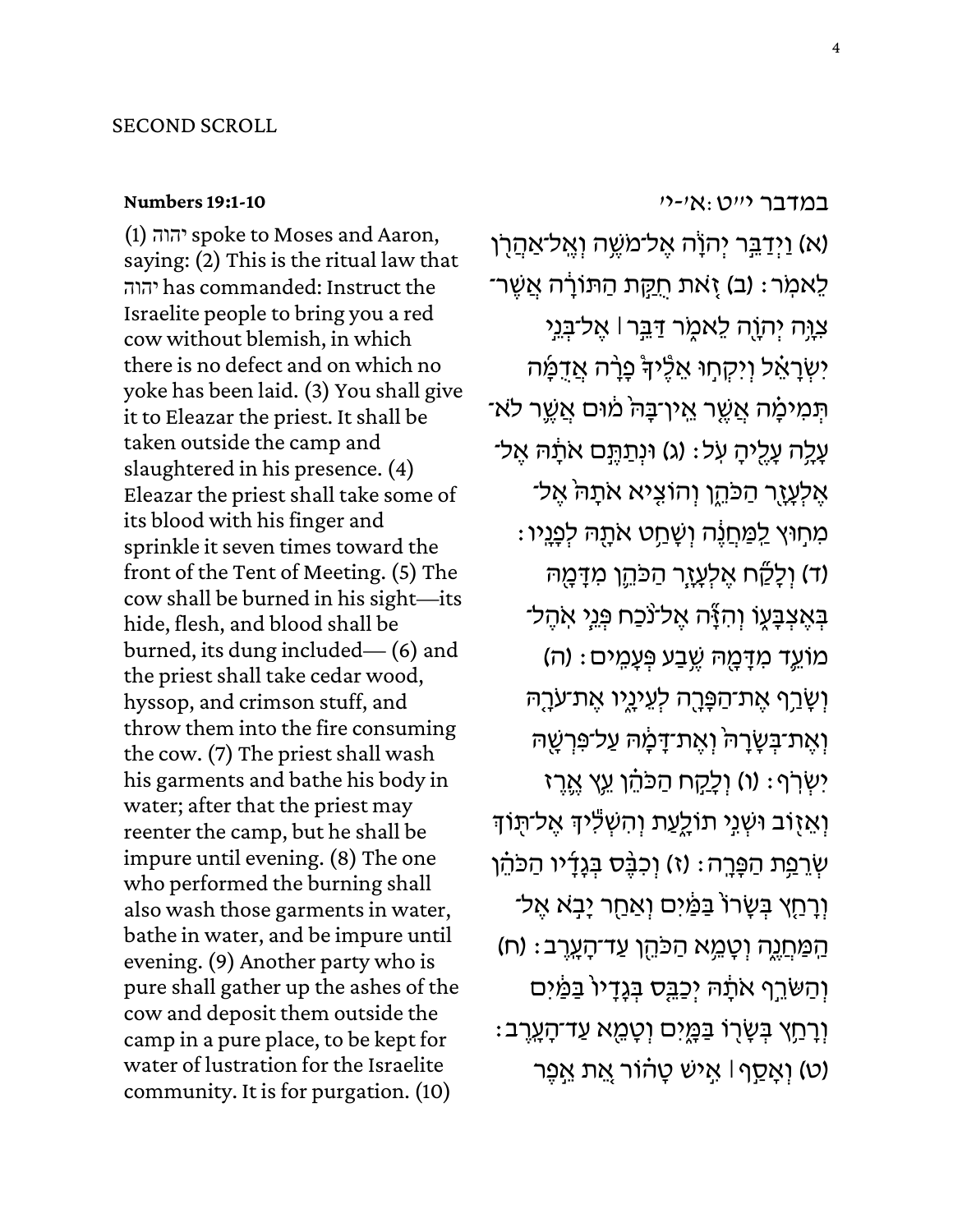The one who gathers up the ashes of the cow shall also wash those clothes and be impure until evening. This shall be a permanent law for the Israelites and for the strangers who reside among them.

הַפָּרָה וְהִגֶּיחַ מִתְוּץ לַמַּחֲנֶה בְּמָקוֹם טָהֶוֹר וְ<sup>ׂ</sup>הָיְתָר לַעֲדַ<sup>ֹּ</sup>ת בְּגֵי־יִשְׂרָאֵל לְמִשְׁמֱרֶת לְמֵי נִדֶּה חַטֲאת הֶוא: (י) ֿוְכִבֶּ֫ס הָאֹסֵ<sup>֫</sup>ף אֶת־אֱפֶר הַפָּרָה אֶת־ בְּגָדָ֫יו וְטָמֵא עַד־הָעֲרֶב וְהָיְתָٗה לִבְנֵי יִשְׂרָאֵׁל וְלַגֶּר הַגְּר בְּתוֹכֻם לְחֻקָּת  $:$  עוֹלֵם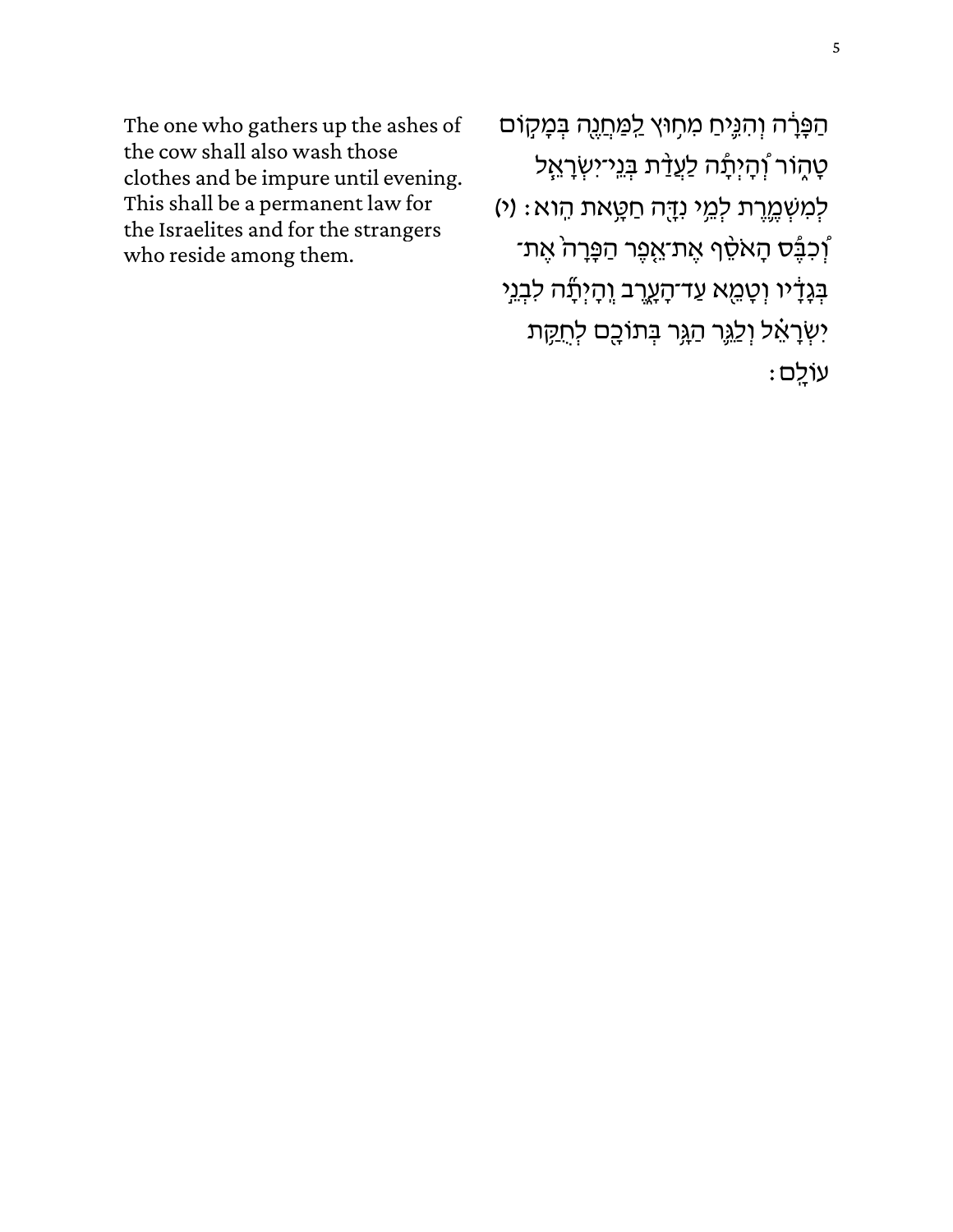## HAFTARAH PORTION

## **Ezekiel 36:23-38**

I will sanctify My great name which has been profaned among the nations—among whom you have caused it to be profaned. And the nations shall know that I am Adonai—declares Adonai, GOD—when I manifest My holiness before their eyes through you.

I will take you from among the nations and gather you from all the countries, and I will bring you back to your own land.

I will sprinkle clean water upon you, and you shall be clean: I will cleanse you from all your uncleanness and from all your fetishes.

And I will give you a new heart and put a new spirit into you: I will remove the heart of stone from your body and give you a heart of flesh; and I will put My spirit into you. Thus I will cause you to follow My laws and faithfully to observe My rules.

Then you shall dwell in the land which I gave to your fathers, and you shall be My people and I will be your God.

And when I have delivered you from all your uncleanness, I will summon the grain and make it abundant, and I will not bring famine upon you.

I will make the fruit of your trees and the crops of your fields abundant, so that you shall never again be humiliated before the nations because of famine.

Then you shall recall your evil ways and your base conduct, and you shall loathe yourselves for your iniquities and your abhorrent practices.

Not for your sake will I act—declares Adonai GOD—take good note! Be ashamed and humiliated because of your ways, O House of Israel!